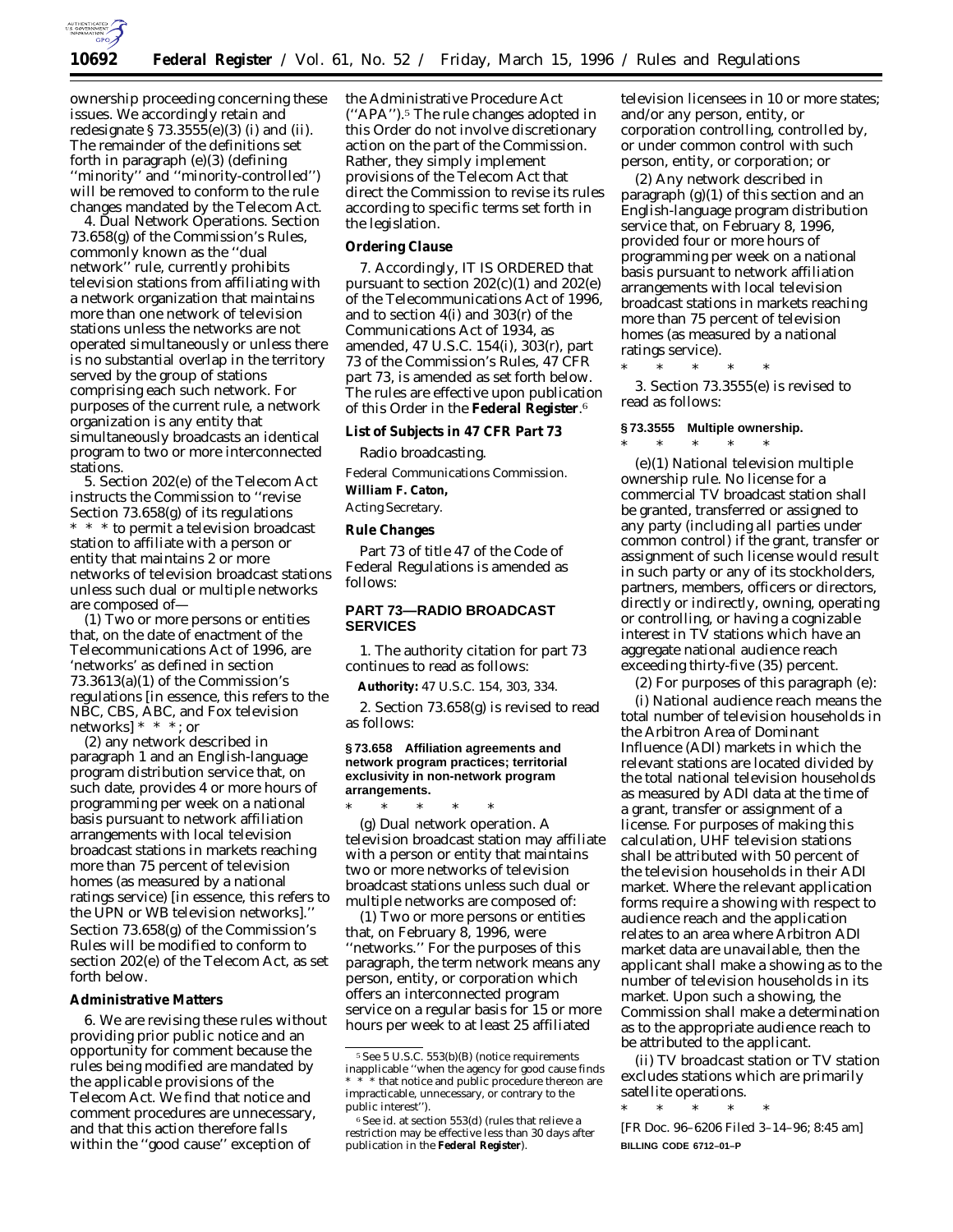# **DEPARTMENT OF THE INTERIOR**

### **Fish and Wildlife Service**

## **50 CFR Part 17**

### **RIN 1018–AB97**

## **Endangered and Threatened Wildlife and Plants; Reclassification of Mirabilis Macfarlanei (MacFarlane's Four-O'clock) From Endangered to Threatened Status**

**AGENCY:** Fish and Wildlife Service, **Interior** 

## **ACTION:** Final rule.

**SUMMARY:** The U.S. Fish and Wildlife Service (Service) makes a final determination to reclassify the plant *Mirabilis macfarlanei* (MacFarlane's four-o'clock) to threatened status. The species was listed as an endangered species in 1979. This action is due to improvement in the status of the species and the discovery of additional populations. *Mirabilis macfarlanei* now occurs in three geographically isolated units occupying approximately 163 acres in Idaho and Oregon. The Snake River unit has approximately 4,752 plants occupying about 25 acres. The Salmon River unit has approximately 1,660 plants occupying 68 acres. The recently discovered Imnaha River unit has approximately 800 plants on 70 acres. In addition, the species meets the minimum goals for reclassification identified in the *Mirabilis macfarlanei* Recovery Plan approved in 1985. The determination made under the Endangered Species Act of 1973 (Act), as amended, is based on a review of all information currently available for the species. The change in classification reflects an improvement in the species' status. Reclassification will not significantly alter the protection afforded this species under the Act.

#### **EFFECTIVE DATE:** April 15, 1996.

**ADDRESSES:** The complete file for this rule is available for public inspection, by appointment, during normal business hours at the U.S. Fish and Wildlife Service, 4696 Overland Road, Room 576, Boise, Idaho 83705.

**FOR FURTHER INFORMATION CONTACT:** Dr. Robert L. Parenti, Botanist, at the above Boise address (208) 334–1931.

#### **SUPPLEMENTARY INFORMATION:**

#### **Background**

*Mirabilis macfarlanei* is a member of the four-o'clock family (Nyctaginaceae). It is a perennial plant with a stout, deepseated taproot. The stems are freely branched, swollen at the nodes so that the plant forms hemispherical clumps 6

to 12 decimeters (24 to 47 inches (in.)) in diameter. The leaves are opposite, somewhat succulent, green above and glaucescent (with a whitish or bluish cast) below. Lower leaves are orbicular or ovate-deltoid in shape and become progressively smaller toward the top of the stem. The inflorescence is a four- to seven-flowered cluster subtended by an involucre. The flowers are striking due to their large size, up to 25 millimeters (mm) (1 in.) long and 25 mm (1 in.) wide, and showy magenta color. They are funnel-form in shape with a widely expanding limb. The flower is fivemerous, with five stamens (male reproductive structures) generally exerted. Flowering is from early May to early June, with mid-May usually being the peak flowering period. *Mirabilis macfarlanei* is most closely related to *M. greenei* Wats. of the Klamath (Siskiyou) region of California and Oregon (Constance and Rollins 1936).

*Mirabilis macfarlanei* was named for Ed MacFarlane, a boatman on the Snake River, who pointed out the plant along the Oregon side of the Snake River to Rollins and Constance in 1936. These botanists described the species later that year (Constance and Rollins 1936). Records indicate MacFarlane's fouro'clock was collected along the Snake River (Hells Canyon area) in 1939. In 1947, a second population was discovered near the confluence of Skookumchuck Creek and the Salmon River in Idaho by R.J. Davis. The Salmon River plants are geographically isolated from the Snake River plants. Futile searches for *M. macfarlanei* from 1947 to the mid-1970's led botanists to consider that the species was possibly extinct. In May 1977, two plants were found within the Snake River unit along the Snake River near Cottonwood Landing on the Oregon side of the river. Within the Salmon River unit, 25 plants were rediscovered in 1979 on 10 acres of Bureau of Land Management (Bureau) land (Heidel 1979) at Skookumchuck and 700 plants were discovered in 1980 on 45 acres of Bureau land in the Long Gulch area above the Salmon River, Idaho County, Idaho.

Since 1983, 6,485 additional plants have been located on approximately 108 acres, bringing the total number to 7,212 plants inhabiting approximately 163 acres in three disjunct areas. The Snake River unit has about 4,752 plants occupying about 25 acres of habitat that occurs along 6 miles of Hells Canyon on the banks and canyonland slopes above the Snake River, Idaho County, Idaho and Wallowa County, Oregon. Known localities within the Snake River unit include Cottonwood Landing, Island Gulch, Kurry Creek, Kurry Creek-West

Creek divide, Mine Gulch, Tyron Bar, and West Creek. The Salmon River unit has about 1,660 plants occupying approximately 68 acres along 18 miles of banks and canyonland slopes above the Salmon River, Idaho County, Idaho. Known localities within the Salmon River unit include Coddy Draw, Henry's Gulch, John Day Creek, Long Gulch, Lucas Draw, Lucile Caves, Skookumchuck Creek, and Slicker Bar. The third unit, the Imnaha, was discovered in 1983 and has approximately 800 plants on 70 acres of habitat along 3 miles of canyonland slopes above the Imnaha River, Wallowa County, Oregon. Within the Imnaha unit, only two localities, Fence Creek and Buck Creek, have been documented. The plants generally occur on talus slopes within canyonland corridors above the three rivers.

Within the Snake River unit, all of the plants occur on Nez Perce and Wallowa/ Whitman National Forests lands. A majority of the plants along the Snake River are within the Hells Canyon National Recreation Area. Within the Salmon River unit, 935 plants (56 percent) inhabit 13 acres of private lands with the remaining plants and 55 acres of habitat managed by the Bureau (Coeur d'Alene District). Within the Imnaha unit, approximately 300 plants (37 percent) are located on 10 acres of private lands. The remaining 500 plants occur on 60 acres of Wallowa/Whitman National Forest lands above Fence Creek, Wallowa County, Oregon.

No other species of *Mirabilis* occurs in Hells Canyon and no member of the regional flora resembles MacFarlane's four-o'clock. This large plant is easily recognized by its large, green, succulent leaves that are oppositely arranged on the stem. The cluster of large, magenta flowers is unlike anything else in the flora of the northwest (Moseley, Idaho Department of Fish and Game, pers. comm. 1992). The generic name, *Mirabilis,* in Latin means wondrous.

*Mirabilis* taxa in the United States are mainly restricted to the southwest. It is unusual for *Mirabilis macfarlanei* to exist as far north as west-central Idaho and northeast Oregon. It is conjectured that the genus expanded northward during a period of warmer climate. As regional climates cooled, the species or its predecessor was, in essence, ''trapped'' (Stebbins 1979). The Salmon River and Snake River canyonland areas in northeastern Oregon and west-central Idaho provide some of the longest growing seasons and mildest winter conditions of the intermountainous region east of the Oregon Cascades. *Mirabilis macfarlanei* is found on talus slopes in canyonland corridors where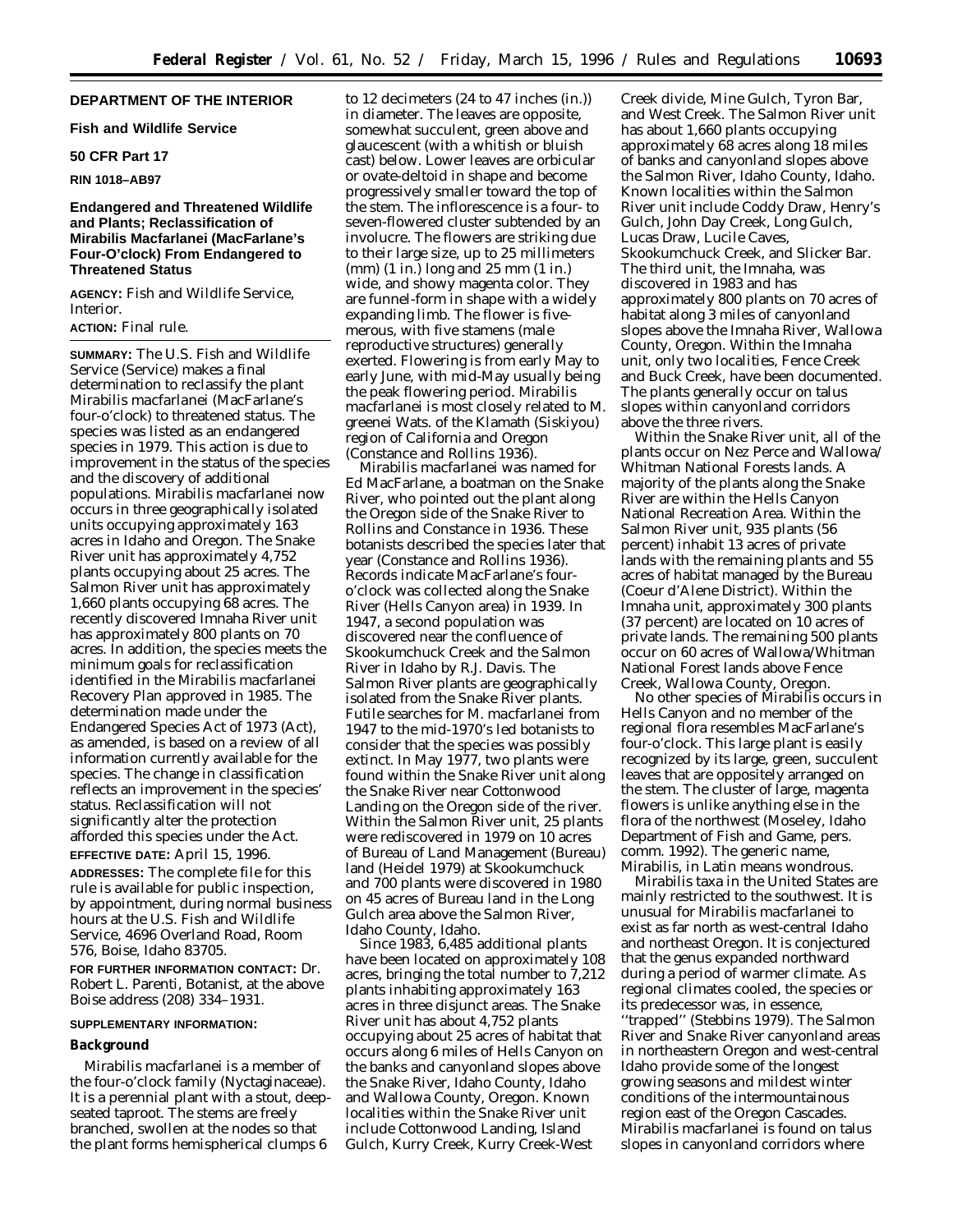the climate is regionally warm and dry with precipitation occurring mostly in a winter-to-spring period. If *M. macfarlanei* originated in northern areas during a warmer period and its path of retreat with cooling climate was cut off by less favorable conditions, the warmer climate (such as near Riggins, Idaho, in the Salmon River Canyon) would explain the restricted distribution of the species.

*Mirabilis macfarlanei* generally occurs as scattered plants on open, steep (50 percent) slopes of sandy soils, generally having west to southeast aspects. However, during the 1984 season, a locality was discovered having an east aspect. Talus rock underlies the soil in which the plants are rooted. There are a variety of soils that support this plant throughout its range. Sandy soils support some of the Long Gulch populations of *M. macfarlanei* and are quite susceptible to displacement by wind and water erosion.

The plant community is in a transition zone between *Agropyron spicatum-Poa sandbergii* and *Rhus glabra-Agropyron spicatum,* consisting of *Agropyron spicatum* (bluebunch wheatgrass), *Bromus tectorum* (cheatgrass), *Sporobolus cryptandrus* (sand dropseed), *Phacelia heterophylla* (scorpion weed), *Lomatium dissectum* (desert parsley), *Celtis reticulata* (hackberry), *Rhus glabra* (smooth sumac), *Achillea millefolium* (yarrow), and *Chrysothamnus nauseosus* (rabbit bush) (Daubenmire 1970, Franklin and Dyrness 1973). Near Long Gulch, Idaho, an *Agropyron spicatum-Poa sandbergii* community existed. The latter species have, however, been replaced by the alien *Bromus tectorum* (Johnson 1984).

From 1936 to 1979, *Mirabilis macfarlanei* was known only from two localities with approximately 27 individual plants. Subsequently, *M. macfarlanei* was added to the Federal List of Endangered and Threatened Plants on October 26, 1979 (44 FR 61912), as an endangered species.

At the time *Mirabilis macfarlanei* was listed as endangered, estimates of population size (number of plants) were based upon sparse data. Prior to listing, several professional and amateur botanists actively searched for the plant in several canyonlands in Idaho and Oregon without success. Many botanists believed that the plant was extremely rare and perhaps extirpated from likely habitat in Idaho and Oregon.

The 1985 *Mirabilis macfarlanei* Recovery Plan includes the following primary sub-objective for delisting the species:

*Mirabilis macfarlanei* may be considered recovered when a total of  $10$  colonies (5

colonies, or any combination of 10, in each of 2 geographically distinct and isolated populations) are protected and managed to assure their continued existence \* \* \*

Specific criteria for reclassifying from endangered to threatened:

*Mirabilis macfarlanei* may be considered for reclassification to threatened when four of the colonies in each population meet the above criteria. The objectives will be reevaluated should new colonies be discovered.

Recovery objectives have been reevaluated based on additional information developed since 1985. For example, extant colonies (defined as localities currently occupied by plants) that are being protected and managed meet the criteria for reclassification from endangered to threatened. An updated Recovery Plan will be prepared reflecting data obtained since the plant was listed in 1979.

#### **Previous Federal Action**

Federal action on this plant taxon began as a result of section 12 of the Act, which directed the Secretary of the Smithsonian Institution to prepare a report on plants considered to be endangered, threatened, or extinct in the United States. This report, designated as House Document No. 94–51, was presented to Congress on January 9, 1975. In that document *Mirabilis macfarlanei* was considered to be endangered.

On July 1, 1975, the Service published a notice in the **Federal Register** (40 FR 27823) of its acceptance of this report as a petition within the context of section  $4(c)(2)$  (now section  $4(b)(3)$ ) of the Act, and its intention to review the status of the plant taxa named therein. As a result of that review, on June 16, 1976, the Service published a proposed rule in the **Federal Register** (41 FR 24523) to determine endangered status pursuant to section 4 of the Act for approximately 1,700 vascular plant taxa including *Mirabilis macfarlanei.* The list of 1,700 species was assembled on the basis of comments and data received by the Smithsonian Institution and the Service in response to House Document No. 94– 51 and the July 1, 1975, **Federal Register** publication. General comments received in relation to the 1976 proposal are summarized in an April 26, 1978, **Federal Register** publication (43 FR 17909). On October 26, 1979, the Service published a final rule listing *M. macfarlanei* as an endangered species (44 FR 61912). A recovery plan was developed and approved for *M. macfarlanei* on March 27, 1985.

**Summary of Comments and Recommendations**

In the August 26, 1993, proposed rule to reclassify the species from endangered to threatened (58 FR 45085) and associated notifications, all interested parties were requested to submit factual reports or information that might contribute to the development of a final decision. Appropriate State agencies, county governments, city governments, Federal agencies, scientific organizations, and other interested parties were contacted and requested to comment. Newspaper notices inviting public comments were published in the Idaho Statesman on October 11, 1993, and in the Portland Oregonian and the Lewiston Tribune on October 12, 1993.

One written comment was received during the 60-day comment period following publication of the proposed rule. The comment was submitted by the U.S. Forest Service. They were in favor of the reclassification of the species to threatened status and provided information considered in developing this rule.

**Summary of Factors Affecting the Species**

After a through review and consideration of all information available, the Service has determined that *Mirabilis macfarlanei* should be reclassified from an endangered to a threatened species. Section 4 of the Endangered Species Act (16 U.S.C. 1533) and regulations (50 CFR part 424) promulgated to implement the listing provisions of the Act set forth the procedures for reclassifying species on the Federal lists. A species may be listed or reclassified as endangered or threatened species due to one or more of the five factors described in section 4(a)(1). These factors and their application to *Mirabilis macfarlanei* Const. and Roll. (MacFarlane's fouro'clock) are as follows:

A. *The Present or Threatened Destruction, Modification, or Curtailment of Its Habitat or Range.* During a 1991 plant survey, threats identified in the Hells Canyon National Recreation Area portion of the Snake River unit included resumed prospecting or mining near the ''Mine Gulch'' population of *Mirabilis macfarlanei.* Habitat destruction due to vehicular travel along with surface disturbance associated with mining could contribute to degradation of *M. macfarlanei* habitat. For example, the widening of Road No. 493 in the vicinity of the Kurry Creek population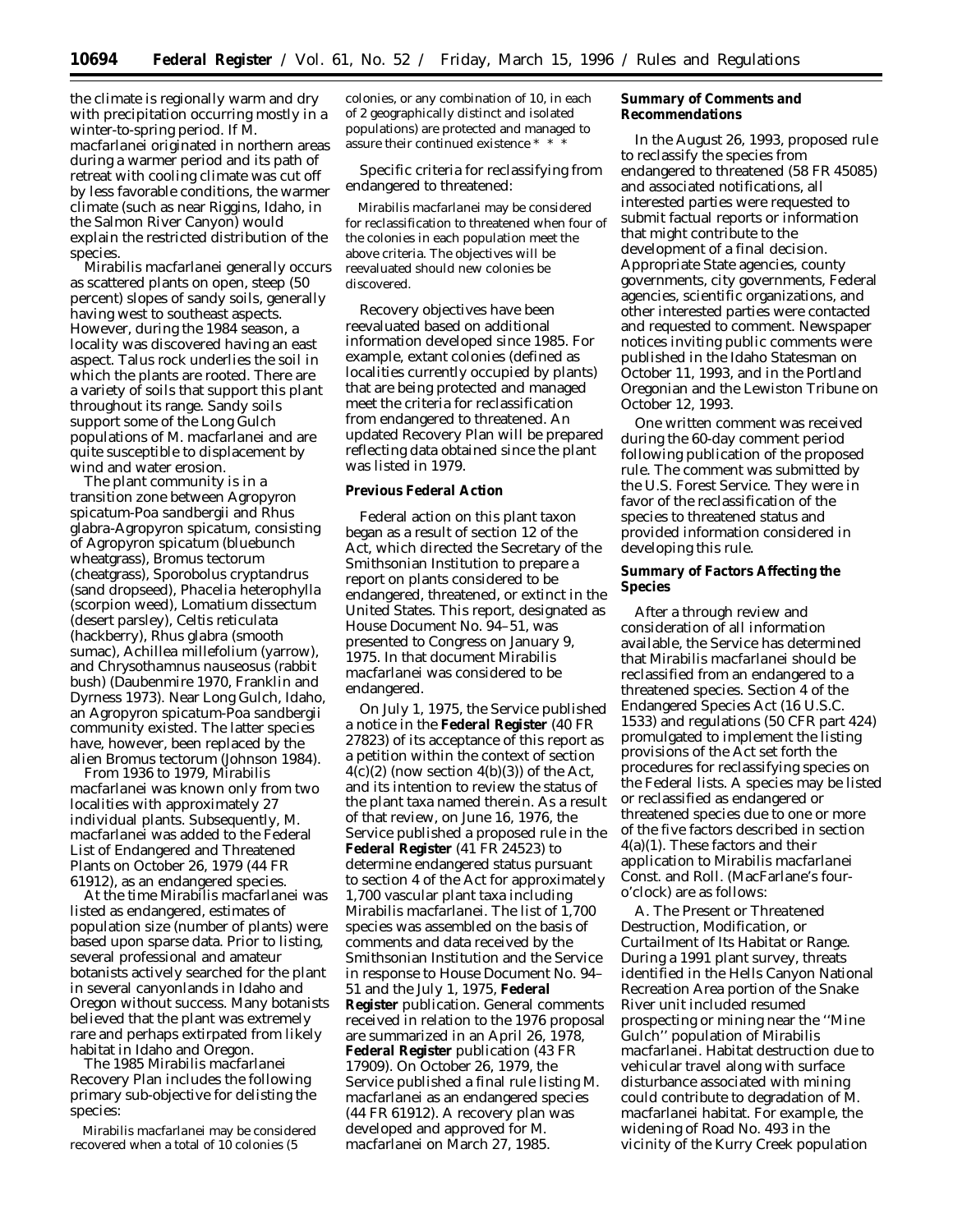has caused surface disturbance with talus material falling on plants.

Livestock damage was also observed during the 1991 survey, but appeared to minimally impact the species. There was increased weedy invasion in many areas because of previous grazing activity (Mancuso and Moseley 1991). At the present time, all of the populations of *Mirabilis macfarlanei* within the Snake River unit are on habitat managed by the U.S. Forest Service and are directly or indirectly protected through the section 7 consultation process.

B. *Overutilization for commercial, recreational, scientific, or educational purposes.* Increased collecting pressure is a foreseeable problem if the sites become known. The collection of plant material could easily cause extirpation from many of the localities, especially those with small numbers of plants. Other species of *Mirabilis* are cultivated and prized as garden ornamentals. *Mirabilis macfarlanei* is an attractive plant with a very showy magenta flower. For example, Hitchcock *et al.* (1973) recommended that the ''rather attractive'' plants are worth a try in the wild garden. Statements such as this could invoke actions that place the species in further jeopardy. The Cottonwood Landing population occurs adjacent to a hiking trail along the Snake River in Hells Canyon. Although the population is still unprotected from casual collecting, there has been no apparent decline of the species at this location. Because Hells Canyon is designated as a National Recreation Area, there is a potential for increased recreational use of the river trail and potential collecting.

C. *Disease or Predation.* Mule deer prefer forbs and some utilization of *Mirabilis macfarlanei* has been observed (Johnson 1984). In the West-Kurry Divide 3 location, some feeding has apparently been done by deer and rabbits, but the plant population is not particularly threatened by this use (Mancuso and Moseley 1991).

Studies were conducted by the Bureau between 1981 and 1983 to determine the effect of domestic grazing on *Mirabilis macfarlanei* in the Long Gulch and John Day sites of Idaho (Johnson 1984). The study included both ''cattle grazing'' and ''no cattle grazing'' treatments. The no cattle grazing treatment utilized a 45-acre exclosure at Long Gulch. The grazing treatment was on Bureau land between Long Gulch and John Day Creek. Both of these areas were historically used for fall and spring range by sheep and cattle, with the primary grazing period during spring from late March to early

June. This coincides with the peak flowering time for *M. macfarlanei* from mid-May to early June. Bureau studies indicate that *M. macfarlanei* can be adversely affected by high grazing pressure and concentrations of livestock (Johnson 1984). However, moderate to light grazing has caused no detrimental impact to the plant (Johnson, pers. comm. 1992). Tueller and Tower (1979) observed that exclosure sites previously subjected to heavy livestock grazing and now provided protection produce high yields of native forbs and grasses.

During the period of human settlement, much of the Salmon River area was heavily grazed by domestic livestock, with a decline in overall range condition and climax vegetation. Within the Salmon River evolutionary unit, grazing is no longer a threat to populations of *Mirabilis macfarlanei.* The Bureau has reduced grazing on Bureau lands to a point where the plant species is not adversely affected. In the John Day locale, one private landowner has reduced grazing in a cooperative effort to protect *M. macfarlanei* plants and habitat (Riley, Bureau of Land Management, pers. comm. 1992).

In the Snake River evolutionary unit, the Forest Service has two grazing allotments in the vicinity where *Mirabilis macfarlanei* plants are found. However, one allotment in the Tyron Bar area has not been grazed for 12 years. The Hells Canyon National Recreation Area is currently soliciting scoping comments on a proposal to stock portions of the allotment. The proposal will exclude that habitat in the vicinity of the Tyron Bar *M. macfarlanei* populations. In the second allotment, the area in the vicinity of the West-Kurry Divide 1, 2, and 3, *M. macfarlanei* populations are not suitable for grazing due to the lack of water. The Forest Service has also initiated a policy that requires removing domestic livestock from *M. macfarlanei* sites before the plant starts to grow in April (Stein, pers. comm. 1992). Currently, general range improvement has taken place in the canyonlands in the Snake River evolutionary unit where *M. macfarlanei* occurs, due primarily to improved livestock grazing management.

As described in the 1979 final rule that listed *Mirabilis macfarlanei* as an endangered species, at least two species of fungi had been observed on the vegetative parts of the plants in Idaho. Current information neither mentions nor references fungi species affecting plant parts. The fungus identified as a threat in the 1979 listing has not since been reported.

Insect depredation has also been shown to be detrimental to *Mirabilis*

*macfarlanei.* A lepidopteran (*Lithariapteryx spp.*) has been discovered feeding on the buds and leaves of *M. macfarlanei* (Baker 1983). Examination of some of the nearly opened flowers revealed ovaries, as well as other floral and vegetative parts, eaten away. In addition, a second group of depredating insects, including at least two species of spittle bugs, was so abundant on certain plants as to cause the complete dieback of all emergent plant parts (Baker 1983). In many cases, there was significant plant stunting where sizeable numbers of spittle bugs were observed (Baker 1983, 1984). However, these effects have not been observed at all sites.

D. *The inadequacy of existing regulatory mechanisms.* Habitat Management Plans (HMP's) have been developed and implemented for *Mirabilis macfarlanei* for three populations on Bureau lands in the Salmon River unit to provide protection and quality habitat for the species. The three HMP's are for the Long Gulch, Skookumchuck, and Lucile Caves areas in Idaho County, Idaho, along the Salmon River. The Long Gulch HMP area, which includes 45 acres, was fenced in 1981 to exclude cattle grazing. Monitoring studies that began in 1983 used the fenced area to evaluate and compare an ungrazed area with nearby grazed lands. The Skookumchuck HMP, which includes 28 acres located between Highway 95 and the old highway, was developed primarily as a protection mechanism against herbicide use in the immediate area. In addition, seasonal monitoring of *M. macfarlanei* is conducted within the Skookumchuck HMP to determine the trends of the small population. The Lucile Caves HMP was developed to monitor the success of transplanting plants in the area and for use as a research area. Monitoring of the Lucile Caves transplant project indicates that the transplanted population has remained static.

Under the Oregon Endangered Species Act (ORS 564.100–564.135) and pursuant regulations (OAR 603, Division 73), the Oregon Department of Agriculture has listed *Mirabilis macfarlanei* as endangered (OAR 603– 73–070). The Oregon statute contains prohibitions against the ''take'' of Statelisted plants, but there are exceptions and significant enforcement difficulties. Some private landowners in Idaho and Oregon have cooperated with the Bureau and the Forest Service to assist in the conservation of *M. macfarlanei.*

Currently, Idaho has not passed legislation to protect endangered or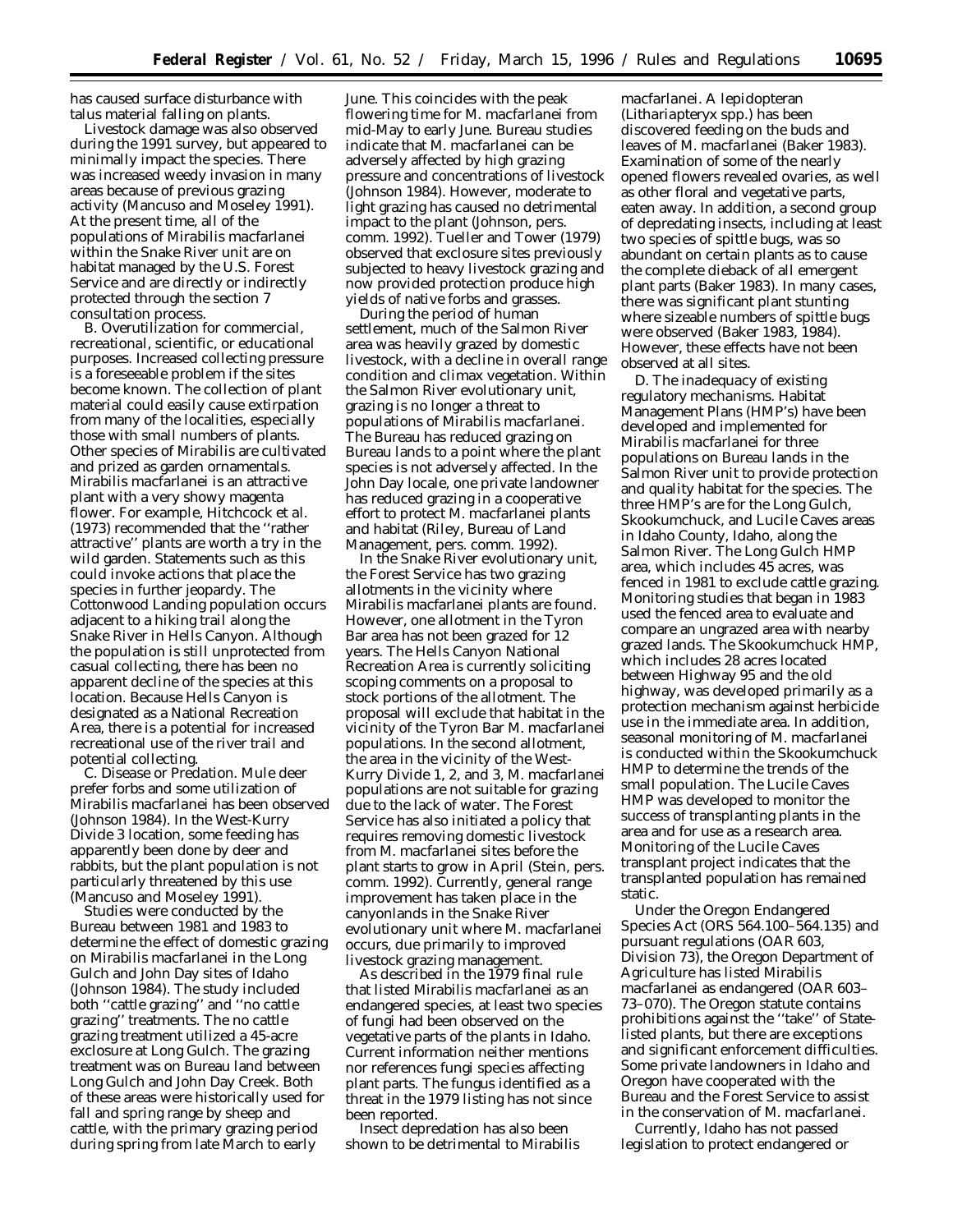threatened plants or developed an official State list of such plants.

E. *Other natural or manmade factors affecting its continued existence.* In Bureau studies conducted between 1981 and 1983, no *Mirabilis macfarlanei* plants were noted on moderately sloped areas (less than 20 percent) that were historically used by livestock for loafing and concentration areas (Johnson 1984). Cattle trampling damage to plants was observed in the grazed area, but appeared limited. The presence of livestock trampling the ground and causing soil erosion is also a potential hazard. However, minimal erosion was noticed in the Hells Canyon population locales, even though there was some grazing (Mancuso and Moseley 1991).

Within the Snake River unit, most of the natural communities in the Pittsburg portion of Hells Canyon have been degraded by the invasion of alien weedy plant species, many of them annuals. Most of this degradation has been aggravated by many years of intensive domestic grazing pressures (Mancuso and Moseley 1991). Undesirable plants, especially *Bromus tectorum,* have increased as a result of grazing (Johnson 1984). Because of alien species invasion, the germination, growth, and development of native plants are often impeded. Continued invasion by weedy alien species has been an ongoing problem for *Mirabilis macfarlanei* and many other native plant species. As a result, the inhibition of *M. macfarlanei* growth and development has been noted (Baker 1983).

The Service initiated a study to determine the allelopathic (interference) effects of *Bromus tectorum* on *Mirabilis jalapa* (Peruvian four-o'clock). Preliminary studies indicate that *B. tectorum* inhibits the germination, growth, and development of *M. jalapa* plants. Other selected plants used in laboratory studies showed inhibition similar to *M. jalapa* (Owen 1984). Field studies indicate *M. macfarlanei* is adversely affected when growing with dense stands of *B. tectorum* (Baker 1983; Johnson, pers. comm. 1992). This is especially true during the earlier stages of growth.

To date, low seed viability for *Mirabilis macfarlanei* has been reported; therefore, viable sexual propagation may be very low (Johnson 1984). Low seed viability reduces genetic variability within the species. Primary reproduction of *M. macfarlanei* is rhizomatous and plants are long-lived. Because *M. macfarlanei* plant populations appear to be static after 12 years of data collection, ''natural'' increases are probably very slow or nonexistent.

Past indiscriminate herbicide spraying has had adverse effects on the small number of *Mirabilis macfarlanei* plants located within the Salmon River unit downslope from Highway 95. In addition, using insecticides for insect control is detrimental to many of the known pollinators of this species, including several genera of bees. Species of the *Bombus* genus are apparently the most effective pollinators.

Remaining localities of *Mirabilis macfarlanei* with small numbers of plants are subject to elimination from stochastic events. Species that are reduced to very small numbers may also be subject to the additional threat of poor genetic viability. Small numbers may reduce the ability of *M. macfarlanei* to adapt to environmental changes or events that may cause their extirpation. However, the smaller populations reported at several localities in recent surveys have been characterized as vigorous to extremely vigorous.

In summary, this species has been the focus of a 12-year recovery program, and has benefitted from management and research accomplishments. The amount of occupied habitat that has been located in Idaho and Oregon since listing represents a three-fold increase due to new discoveries. In addition, the number of known individuals has increased two hundred sixty-fold from 27 plants, when listed, to approximately 7,212 plants by 1991.

In 1990 and 1991, permanent plots for monitoring population trends of *Mirabilis macfarlanei* were established at Tyron Bar above the Snake River in Oregon, at Fence Creek on the Imnaha River in Oregon, and West Creek on the Snake River in Idaho. A population model to determine population viability will be developed (Kaye *et al.* 1990). Specific parameters monitored in Idaho and Oregon include: (1) numbers at each census plot, (2) cover, (3) average height, (4) flowering plants, (5) phenology, (6) climatic data, (7) deer-, elk-, and cattle-use days, and (8) other vegetation trend data. Permanent photo trend plots, belt transects, and permanent plots have also been established.

Further recovery efforts for *Mirabilis macfarlanei* will depend on cooperation with private landowners. The Service is exploring opportunities for land exchanges to acquire private lands for public ownership to further protect the species.

The discovery of additional localities on public lands, better grazing management, and the static condition of existing populations in both the Salmon River and the Snake River evolutionary

units have reduced the degree of threat to this species. The Service is encouraged by the discovery of the third *Mirabilis macfarlanei* unit, with the possibility of more locales being found within each of these evolutionary units. The commitment by the Forest Service to monitor and evaluate *M. macfarlanei* population trends on their lands has benefited the species. The Forest Service has revised livestock grazing practices at locations within the Snake River unit containing *M. macfarlanei,* so that the plants can germinate and develop. Continued monitoring, research, and revised grazing management activities by the Bureau at locations containing *M. macfarlanei* in the Salmon River evolutionary unit has also provided the Service with valuable information on *M. macfarlanei.* The cooperation between the land management agencies and private landowners has also added to the effort to conserve *M. macfarlanei* plants and habitat.

In reviewing the progress toward recovery that this species has made since listing, the Service concludes that *Mirabilis macfarlanei* is no longer in danger of extinction throughout all or a significant portion of its range. However, due to a lack of plant recruitment in some areas, insect predation, alien plant invaders, and several small populations, the Service finds that delisting this species is not warranted at this time. In light of the foregoing threats, *M. macfarlanei* may still be likely to become endangered in the foreseeable future without further site protection and improved recruitment.

The Service has carefully assessed the best scientific and commercial information available regarding past, present, and future threats faced by the species in finalizing this rule. Based on this evaluation, this rule reclassifies *Mirabilis macfarlanei* from endangered to threatened status. Critical habitat is not being designated for reasons discussed in the ''Critical Habitat'' section of this rule.

### **Critical Habitat**

Section 4(a)(3) of the Act, as amended, and implementing regulations (50 CFR 424.12) require that, to the maximum extent prudent and determinable, the Secretary designate critical habitat at the time a species is listed. The Service finds that designation of critical habitat is not prudent for *Mirabilis macfarlanei* at this time. Service regulations (50 CFR  $424.12(a)(1)$  state that designation of critical habitat is not prudent when one or both of the following situations